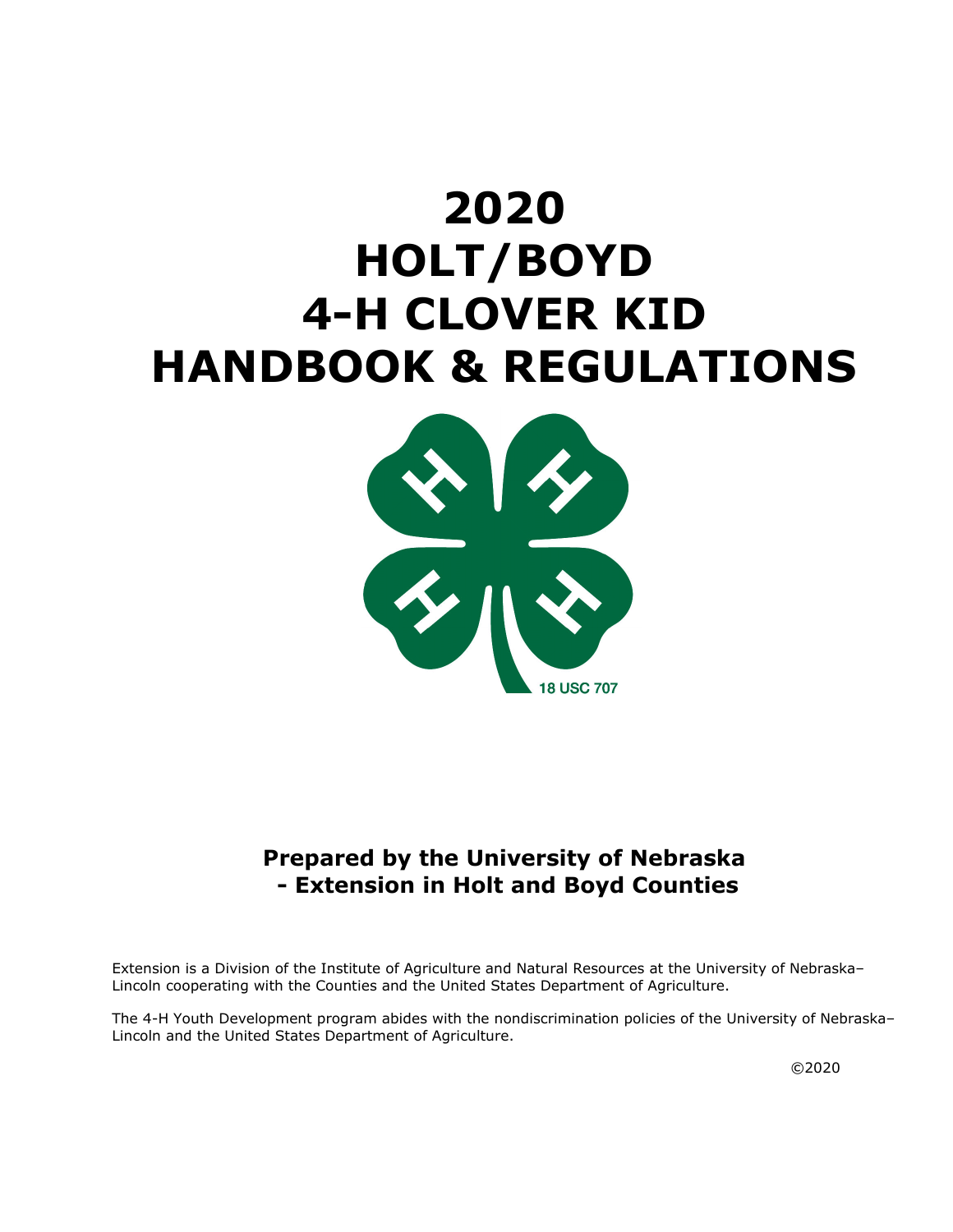# **4-H Pledge**

 $\frac{1}{\sqrt{2}}$ 

I PLEDGE . . .

My HEAD to clearer thinking, My HEART to greater loyalty, My HANDS to larger service, and My HEALTH to better living, for my Club, my Community, my Country, and my World.

# **4-H Motto**

"To Make the Best Better"

# **4-H Slogan**

"Learning by Doing"

# **4-H Colors**

Green and white are the 4-H colors. Green is nature's most common color. It symbolizes spring, life and youth. White represents purity and high ideals.

# **The 4-H Parent's Pledge**

I pledge my HEAD to give my child the information I can, to help my child see things clearly and to make wise decisions.

I pledge my HEART to encourage and support my child through successes and disappointments.

I pledge my HANDS to help my child's club; if I cannot be a leader, I can help in many equally important ways.

I pledge my HEALTH to keep my child strong and well for a better world through 4-H, for my child's club, our community, our country and our world.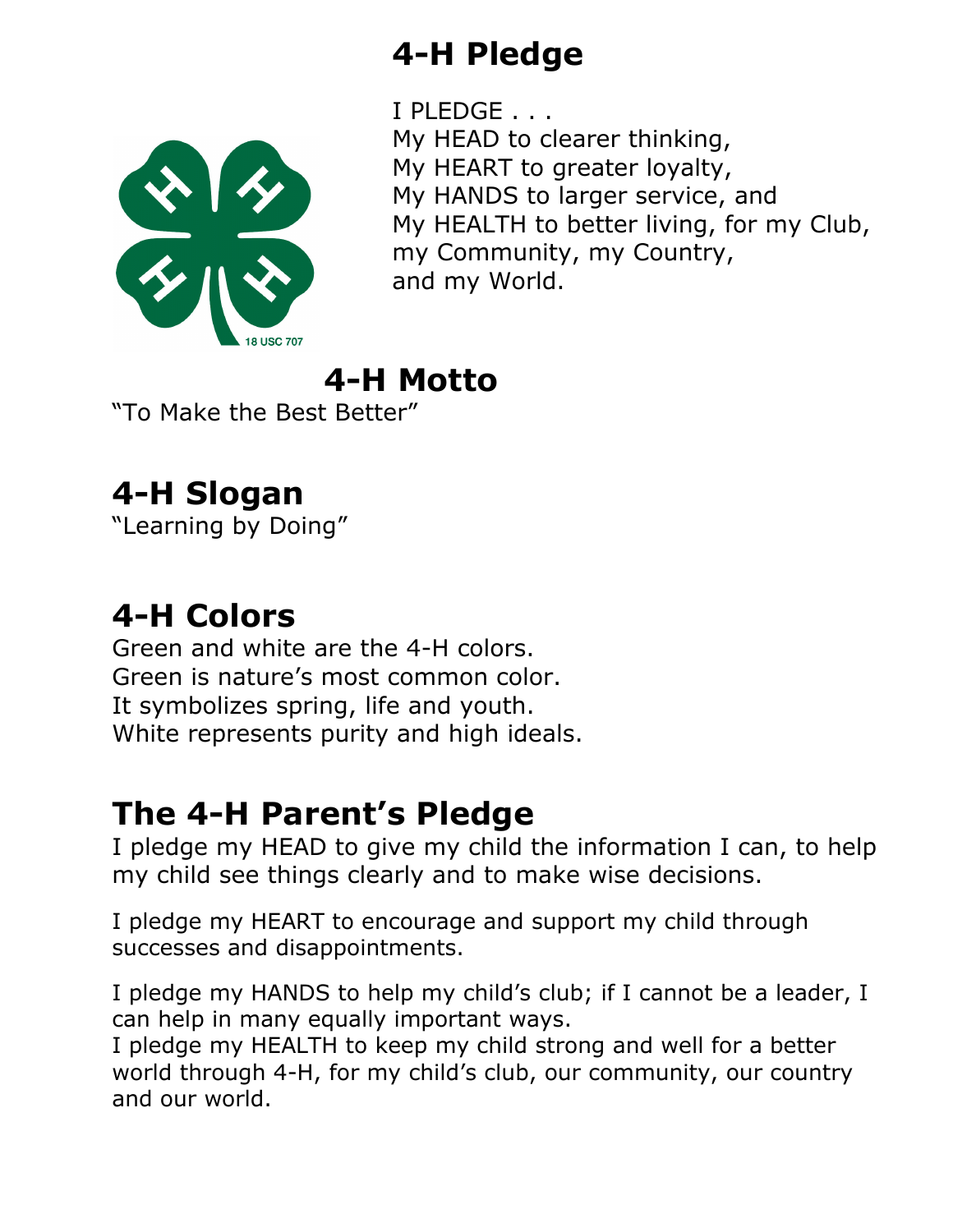# **TABLE OF CONTENTS**

| <b>DEPARTMENT K - CLOVER KID COMMUNICATIONS &amp; EXPRESSIVE ARTSK7</b> |
|-------------------------------------------------------------------------|
| <b>DEPARTMENT K - CLOVER KID CONSUMER AND FAMILY SCIENCESK8</b>         |
|                                                                         |
|                                                                         |
|                                                                         |
| DEPARTMENT K - CLOVER KID SCIENCE, ENGINEERING & TECHNOLOGYK9           |
|                                                                         |
|                                                                         |
|                                                                         |
|                                                                         |
| DEPARTMENT K - CLOVER KID PRE-FAIR ACTIVITIES  K13                      |
|                                                                         |
| <b>DEPARTMENT K - CLOVER KID HUNTING AND OUTDOOR SKILLS CONTEST K14</b> |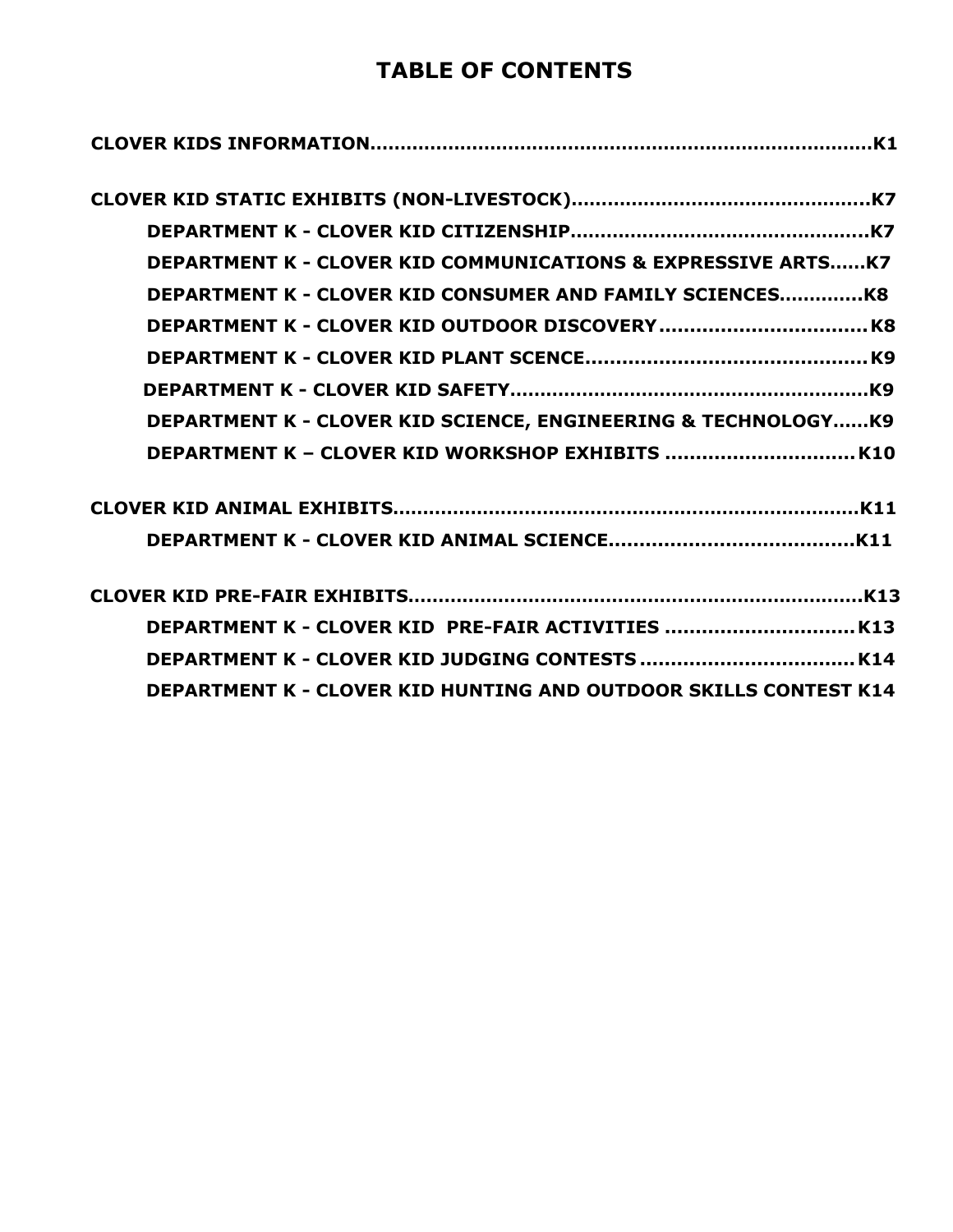# **CLOVER KIDS INFORMATION**

#### <span id="page-3-0"></span>**What is Clover Kids?**

Clover Kids is a 4-H program for children ages 5-7 years old prior to Jan 1 of the current year. Children participate in a variety of hands-on educational and recreational experiences in a non-competitive environment to build lots of different life skills.

The most important life skills for the 5-7 year-old age group are:

- Respecting Self
- Communicating
- Solving Problems
- Thinking Critically
- Choosing Healthy Lifestyles

#### **What do Clover Kids do?**

- Explore science with simple science experiments
- Practice communication skills
- Strengthen motor skills through arts and crafts
- Make friends and learn to work with peers
- And much more!

#### **How to Enroll -**

Each Clover Kid Member needs to **enroll/re-enroll each year by April 1** in 4-H online. Access the enrollment form by logging on to 4honline by visiting the website at [https://ne.4honline.com.](https://ne.4honline.com/) Please use Google Chrome as your browser – That site doesn't like the other browsers. Maybe first read these "Steps to Enroll"

- [4HOnline Steps to Enroll NEW member](https://4h.unl.edu/enroll/new-member) (pdf)
- [4HOnline Steps to Reenroll member](https://4h.unl.edu/enroll/returning-member) (pdf)

### **Join A Club -**

Here is a list of the clubs in Holt and Boyd Counties. It tells who the organizational leader is and what part of the county that club is location in. Hopefully, it will help you decide what club you want to become a member of. Be sure and contact club leader first, some clubs are getting too large and are not accepting new members.

- [Holt County 4-H Clubs](https://unl.box.com/s/kdcnw34qe5v43n4rrb3muyuqagrfpss4) A one page listing of 4-H Clubs and Leaders in Holt County
- [Boyd County 4-H Clubs](https://unl.box.com/s/maepjv8g1qq1e38svdd9e9h3t96jxpmv) A one page listing of 4-H Clubs and Leaders in Boyd County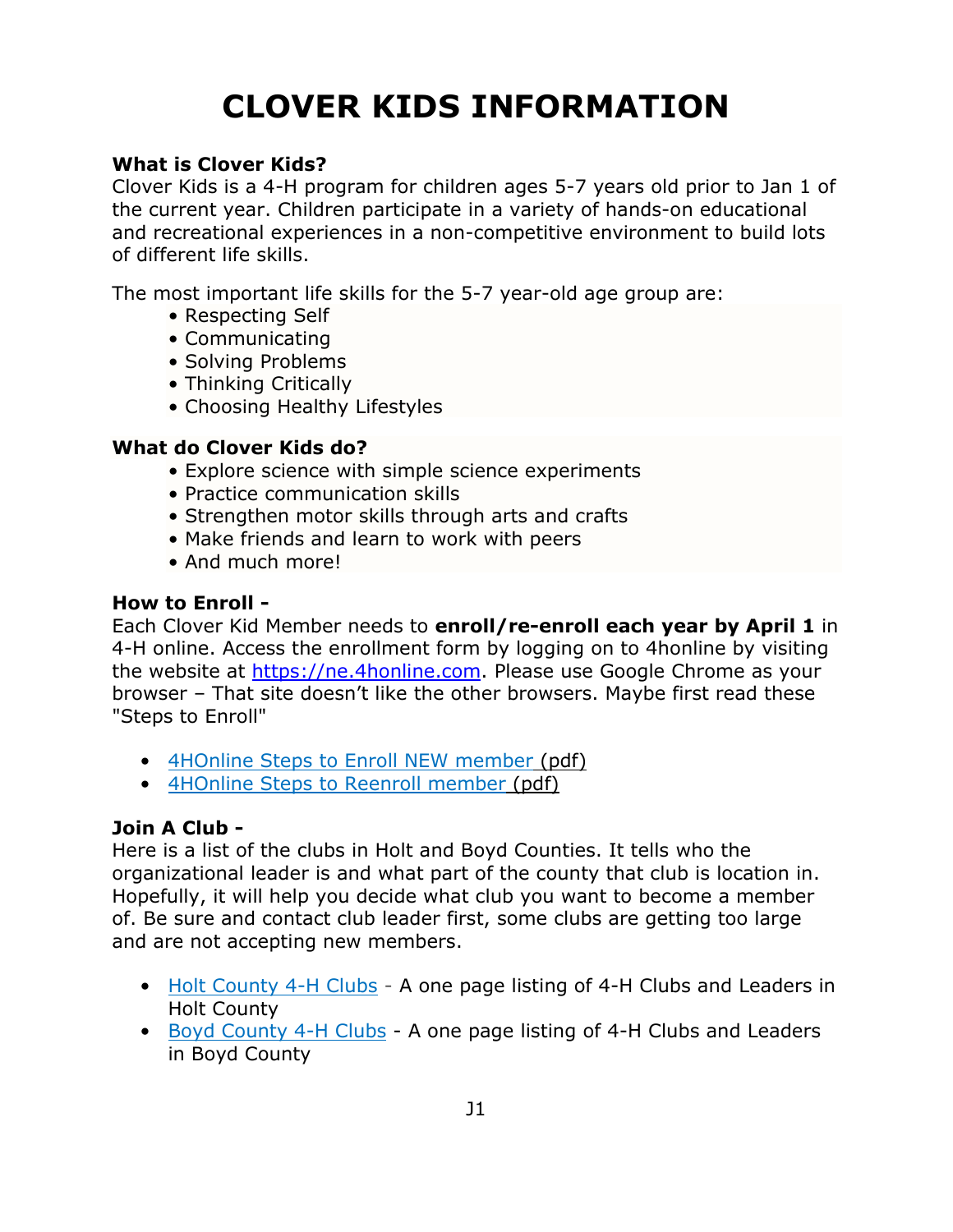### **Projects -**

Clover Kids may enter exhibits in the project area that they are enrolled in. There is a **limit on animal exhibits.** Clover Kids can exhibit a **total of 2 animals** - **1 per project** - for a **total of 2 animal projects**. There is **no limit in static (non-animal) exhibits** at the fair.

- [Holt/Boyd Clover Kid Project List](https://unl.box.com/s/nk9jc7al6xadj68213avoufo9w5whzwx) A one page listing of Clover Kid projects for enrollment.
- [Pick Your Project](https://4hcurriculum.unl.edu/index.php/main/index) is an interactive, searchable format for all projects.

All Clover Kids will receive a participation ribbon and a .50¢ premium in Holt County and \$1.00 premium in Boyd County.

Remember you can also exhibit in Open Class at your County Fair.

### **Manual Order Forms for 4-H Clover Kids –**

Use this [Holt/Boyd Clover Kid and 4-H Member Manual Order Form](https://unl.box.com/s/0yjvxc9zffce2eis75hdfaiffxnhlt53) to order manuals that correspond with the projects that you just enrolled in using 4HOnline. If the project that you have enrolled in is not listed on this form that means that there is not any literature associated with that project. The Clover Kid projects are listed after the 4-H Member projects on the last page. After you have filled in this form it can be printed and mailed to the Extension Office OR you can send it by e-mail.

- Holt County Holt County 4-H'ers pay yearly dues. Part of your dues go toward the purchase of manuals. Every Holt County 4-H'er will receive 6 manuals free of charge (as part of your dues money). Each additional manual will cost \$5.00.
- Boyd County You or your club will be billed for the cost of all publications. The Clubs of Boyd County purchase the manuals for their members. If you are an Independent Member you will be responsible for all manuals that you purchase.

**Holt County Dues -** [Holt County 4-H Enrollment Dues Form](https://unl.box.com/s/pb8nqwgl54hamxi5r4fld8fkjv7qt7ax) (docx) OR [Holt County 4-H Enrollment Dues Form](https://unl.box.com/s/x37fmexjd15e7c4ljp1hl70la7u58a1o) (fill-in pdf)

Holt County 4-H dues are payable to the Holt County 4-H Council by April 1 and are \$5.00 per Clover Kid member. These dues are used in Holt County for member insurance, materials, record books, publications and to support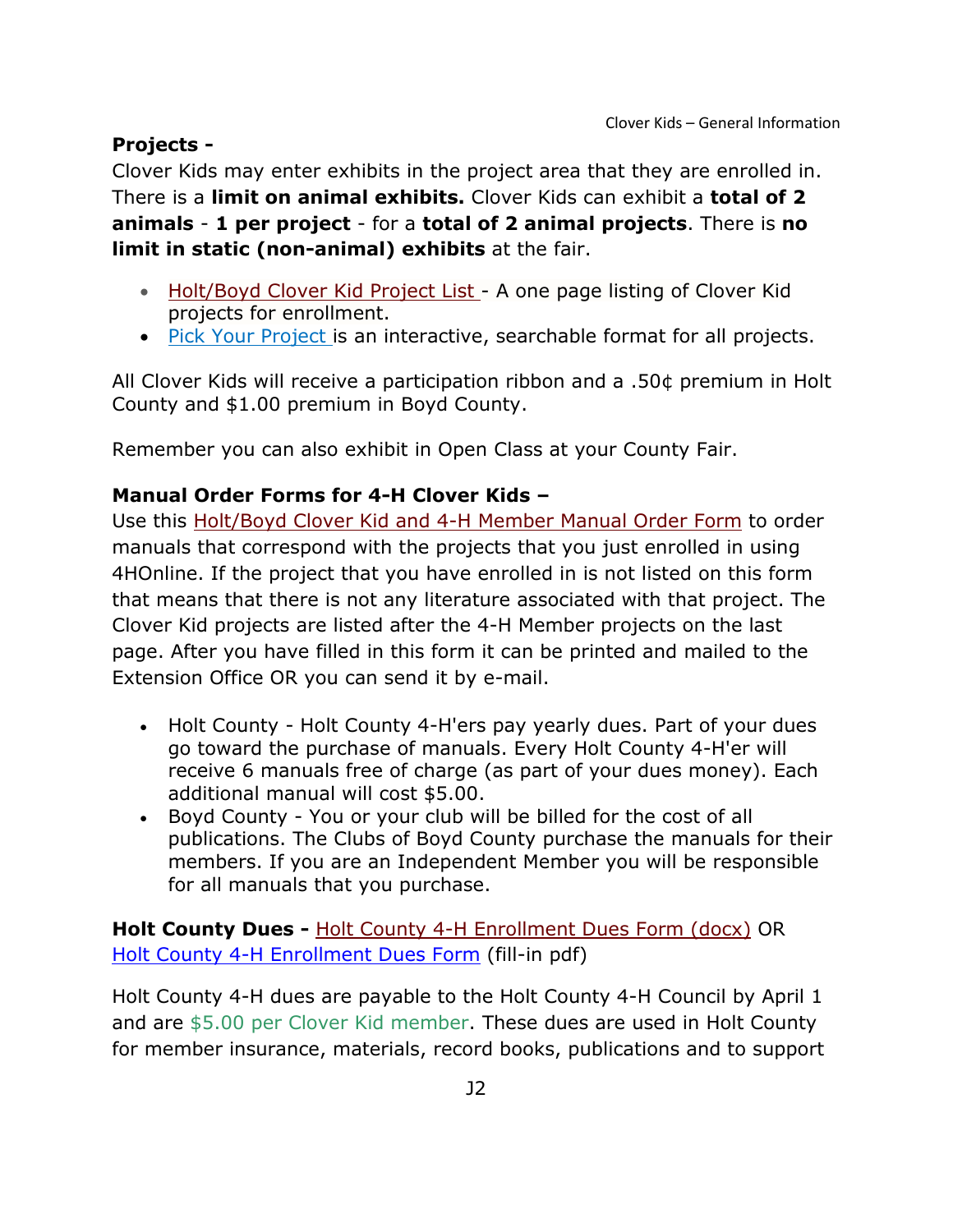Clover Kids – General Information county 4-H activities. Club treasurers and/or 4-H members are asked to fill out the form with the 4-H members names and return it to the Holt County Extension Office with the dues.

#### **Dress Code**

**Holt County Dress Code** - Clover Kid members will wear blue jeans, white shirt, or blouse that is long enough to be tucked in with a 4-H emblem. A 4-H t-shirt with sleeves, a 4-H emblem on the pocket or blouse front or a 4-H arm band will be acceptable. Hard soled shoes or boots must be worn for all the 4-H animal shows. This attire will be the policy for interview judging, livestock shows, and fair award ceremony held on Saturday afternoon of Holt County Fair.

**\*\*\***The following competitions **do not** require Dress Code: Modeling, Clothing Interview Judging, Fashion Show, Presentations, FCS Judging, Horticulture Judging, Table Setting, and Talent Contest. Failure to comply with this policy will result in loss of premium money and awards. Superintendents and fair board members will enforce this policy.

**Boyd County Dress Code** - An official 4-H Chevron or Armband is required at all activities while you are participating in the 4-H activity whether you are being judged or are judging (except modeling).

4-H'ers are required to wear the official dress of a white shirt or blouse or t-shirt with the official 4-H Chevron or Armband attached and dark blue jeans. Hard soled shoes or boots must be worn for all the 4-H livestock shows and livestock judging contest. No hats or other headgear except western hats during the horse show. Exhibitors shall not display local, county, commercial, or other identification except official 4-H and such identification that the show ring may require.

The dress code will be the official 4-H dress code OR nice street clothes (no shorts) OR clothes that are appropriate according to your theme or presentation for Presentations, Speeches, Table Setting Contest, Talent Contest, and Parade.

For the Talent Contest only, participants will wear either the chevron or other prominent 4-H identification.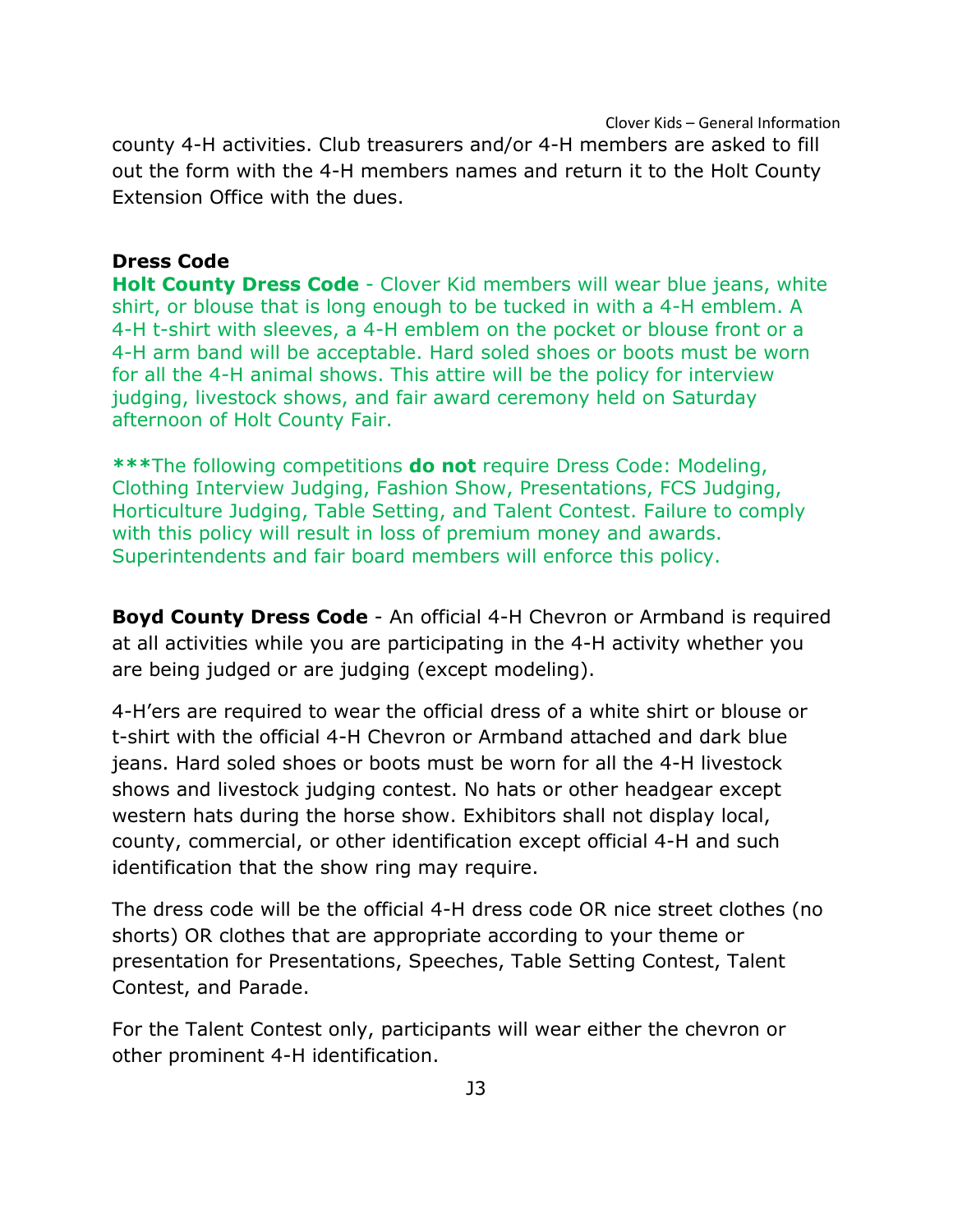## **Animals**

### **Affidavit Sheets: Holt County and Boyd County**

- Small Animals Dogs, Cats, Pocket Pets, Poultry and Rabbits
	- o **Boyd County** Small Animal and Rabbit affidavit sheets are due by **May 1**.
	- o **Holt County** Small Animal and Rabbit affidavit sheets are due J**une 15.**
	- $\circ$  All rabbits need to be tattooed. Watch the newsletter for the Rabbit Tattoo Day or you can tattoo your own.
	- o Small Animal affidavit sheets (Dog, Cat, Pocket Pet and Poultry) also require a photo of each animal (except poultry) identified
	- Bottle Lambs and Goats will need either a USDA Scrapie Tag, a Tattoo, **OR** a 4-H/FFA Tag and have affidavit sheets turned into the Extension Office by **June 15**.

### **Youth for the Quality Care of Animals – YQCA -**

Clover Kids do not need to take YQCA. No Clover Kid animals need to be weighed in, but they will need to follow all other requirements (proper identification, affidavit sheets, veterinary checks, etc.).

# **Animal Vet Check Policy:**

### **Holt County** -

Vet Checks will be required for **ALL** species of animals (excluding companion pets, dogs & cats) that will be shown at the fair within a 2 week time frame of the check in date for that species at the fair. Vaccination record sheets are REQUIRED for dogs and cats. Vet check sheets must be handed to that species superintendent when checking in at the fairgrounds. Families can also email copies of their vet papers to **holt-county@unl.edu** so there is an extra copy.

Local vets have agreed to not charge to vet checks if animals are brought to their office. There is likely a charge to be applied for vets to visit your farm/ranch.

If animal(s) have any open wounds or non-communicable disease, exhibitor need to have proof that you have been working with their veterinarian to treat/heal your animal(s).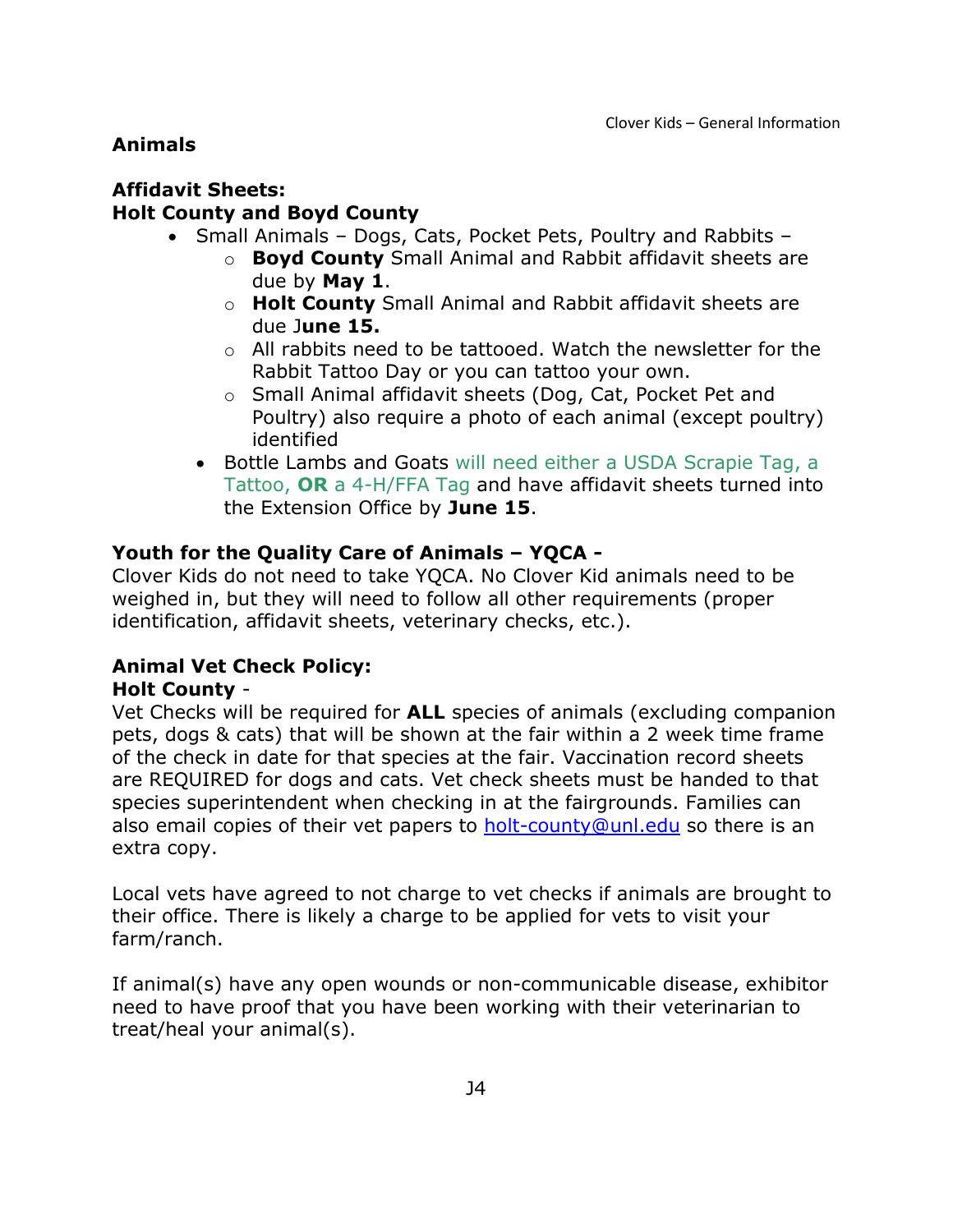Clover Kids – General Information If any animal(s) is of concern or in question of its health a non-local vet will be called to come to the fairgrounds to examine that animal(s) and if deemed in poor health/contagious, etc. that/those animal(s) will be required to leave the fairgrounds immediately.

#### **Boyd County** –

**Small Animals** - All Poultry, Rabbits, Dogs and Cats must be checked by a vet clinic 2 weeks prior to exhibiting at the Boyd County Small Animal Show. If any of your small animals did not receive a vet check, did not pass the vet check, or currently has any contagious/infectious disease that animal will not be allowed to be shown. We want your animals to come to the Small Animal Show healthy and we want you to take your small animals' home healthy. You will receive a signed sheet form the Veterinarian, which you will turn in when registering at the Small Animal Show, to prove that your animal(s) have been checked.

**All Other Small Animals** will NOT BE required to have vet checks because small animals are confined in their own cage/environment and do not have direct contact with other animals. All small animals should be kept in their cage/environment at all times except during the small animal show.

**Swine, Sheep, Goats, and Dairy Animals -** We will have check in for the swine, sheep, goats, and dairy on Wednesday of the Boyd County Fair, from 5:00 to 7:00 pm. All animals will be vet checked BEFORE you unload your trailer. Please wait in line until the Veterinarian present clears your animals.

**Beef Animals -** The Veterinarian will walk thru the Beef Barn on Friday of the Boyd County Fair, prior to the show and check those animals so you can unload when you arrive at the fairgrounds.

If any of your animals did not receive a vet check, did not pass the vet check, or currently has any contagious/infectious disease that animal will not be allowed to be shown. We want your animals to come to the healthy and we want you to take your animals home healthy.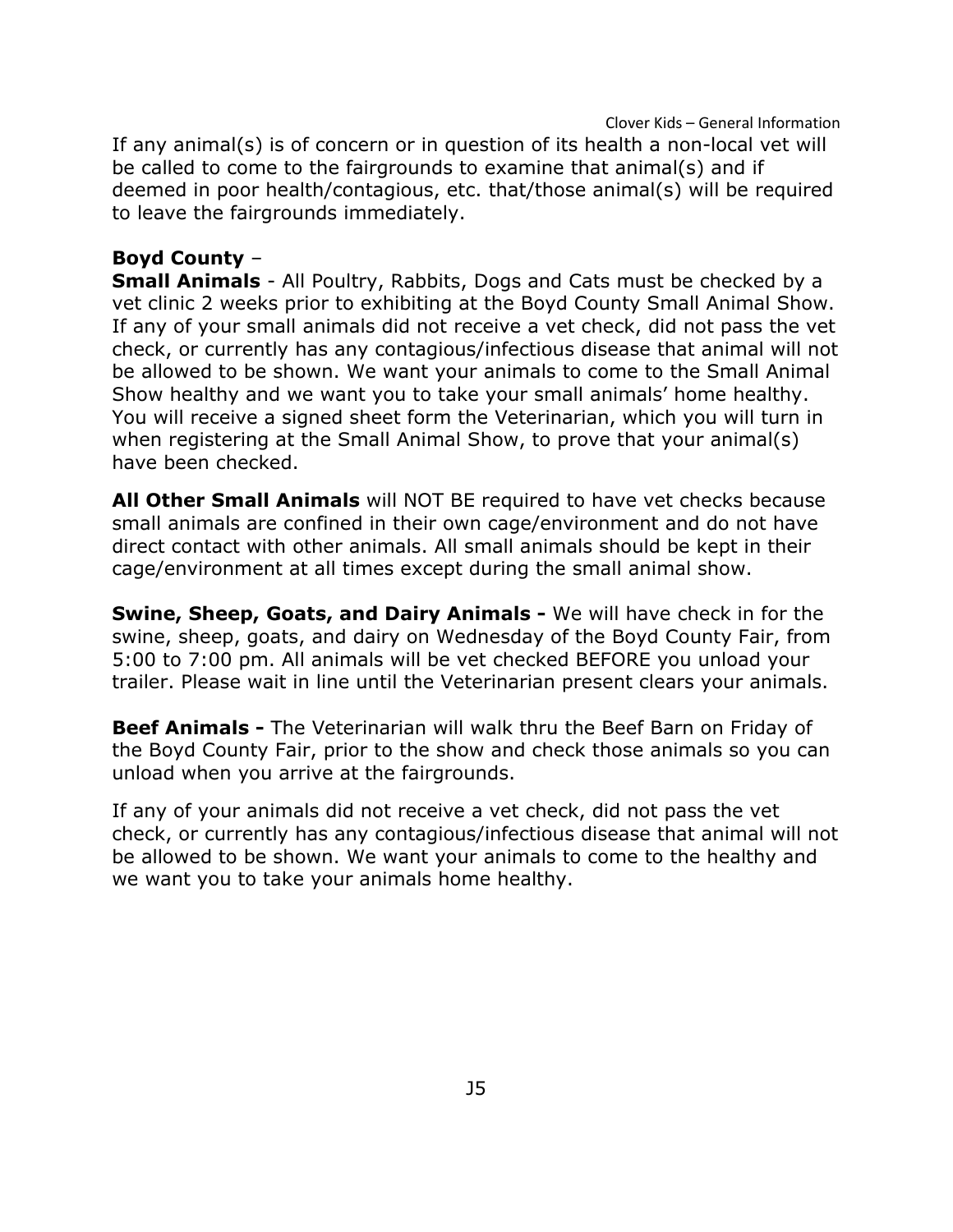### **Showing Animals at Fairgrounds:**

All Clover Kid animals need to be pre-entered by **July 21** at the Extension Office.

**Holt County** - If a clover animal needs a stall or cage for the day of show at fair it must be reserved by **July 21** with your club leader or Extension Office. Clover Kid animals will arrive on the fairground prior to that species show. A clover animal will be shown right before the animal show they represent. Clover Kid animals can go home after being shown.

**Boyd County** - All Clover Kid animals will arrive on the fairgrounds prior to that species show. All Clover Kid animals can go home after being shown at the Small Animal Day. If you want your lamb or goat to stay at the County Fair, you must contact the Extension Office prior to Fair Set up Night for stalling arrangements or it can go home after being shown.

#### **Pre-Fair Activities**

These activities are held separate from the county fair. Please reference the newsletter for more detailed information (i.e. - date, time, and location). Use the appropriate dress code as referenced for each event.

### **Entry Day at County Fair**

**Holt County -** 4-H Clover Kids will come for interview judging from 9:00 am - 4:00 pm on Wednesday in the 4-H Building on the Fairgrounds. Entry tags should be attached to each exhibit and will be available for pick-up the Monday prior to fair or on entry day in the 4-H office. Youth must wear official dress for interview judging.

**Boyd County -** 4-H Clover Kids will come for interview judging from 9:00 am - 11:00 pm on Wednesday in the 4-H Building on the Fairgrounds. Entry tags should be attached to each exhibit and will be available for pick-up on the fair set-up night. Please come with the entry tag attached. Youth must wear official dress for interview judging.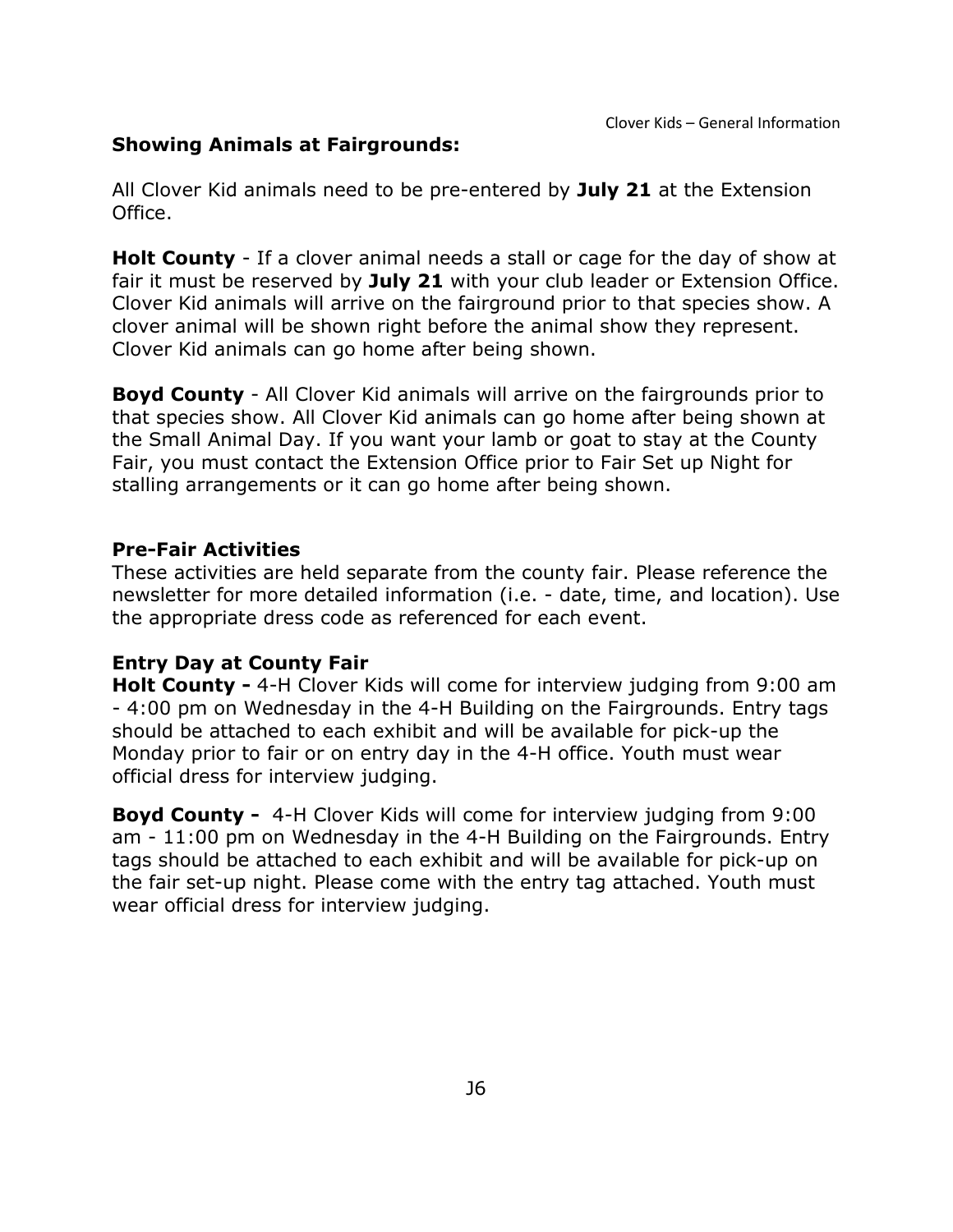# <span id="page-9-0"></span>**CLOVER KID STATIC EXHIBITS (NON-LIVESTOCK)**

# <span id="page-9-2"></span><span id="page-9-1"></span>**DEPARTMENT K - CLOVER KID CITIZENSHIP**

# **DIVISION 900 - CLOVER KID FAMILY CELEBRATIONS AROUND THE WORLD CLASS**

**CF-K900900 - Celebrations Around The World – Other -** (**Sample Ideas**: find out about names and naming ceremonies, make a doll from a different part of the world, tell about a celebration(s) from around the world, tell about a game(s) from a different part of the world)

# **DIVISION 900 - CLOVER KID FAMILY LEAP INTO CAREERS CLASS**

**CF-K900901 - Leap Into Careers – Other - (Sample Ideas:** careers they would like to learn more about, a drawing of a job they would like to do later in life, etc.)

# <span id="page-9-3"></span>**DEPARTMENT K - CLOVER KID COMMUNICATIONS & EXPRESSIVE ARTS**

# **DIVISION 900 - CLOVER KID CRAFTS CLASS**

**CF-K900902 - Crafts – Other -** (**Sample Ideas:** paper design, painted, yarn work, etc.; let your imagination go)

# **DIVISION 900 - CLOVER KID THEATER ARTS I CLASS**

**CF-K900903 - Theater Arts 1 – Other -** (**Sample Ideas:** sock puppets, paper sack puppets, photos of them acting out their favorite book or show, etc.)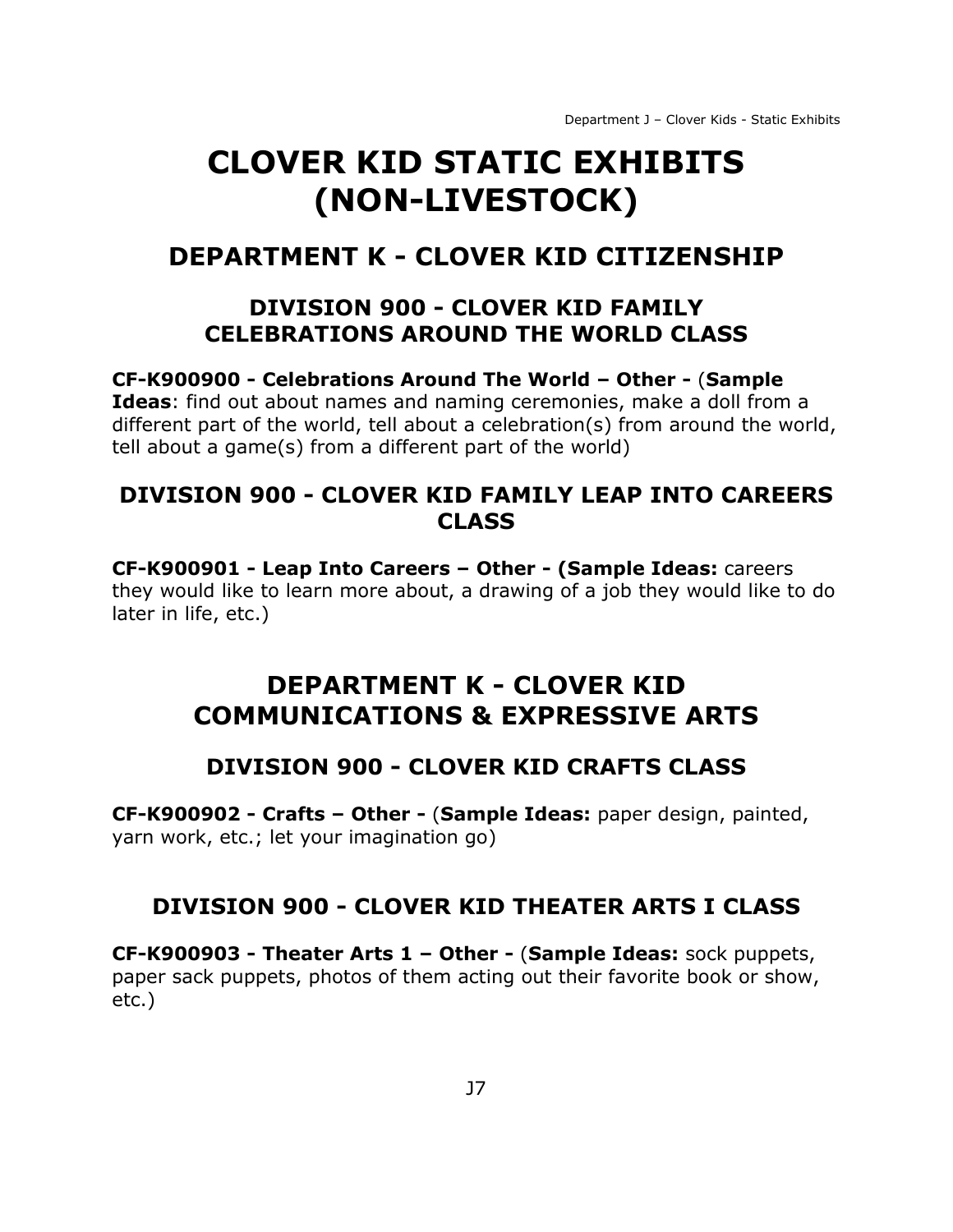# **DEPARTMENT K - CLOVER KID CONSUMER AND FAMILY SCIENCES**

# <span id="page-10-0"></span>**DIVISION 900 - CLOVER KID HOME ENVIRONMENT - A SPACE FOR ME CLASS**

**CF-K900904 - A Space For Me – Other -** (**Sample Ideas:** treasure board, painted and/or decorated storage container/box such as ice cream pails, shoe boxes, Velveeta Cheese Box, etc., no-sew pillow, fleece tied blanket, decorated laundry bag, decorated flower pot, painted and/or decorated picture frames, sponge painted picture; hamper or draft stopper, measure your water usage, recycling box, pizza color wheel, tint to shade diagram, wall hanging, your colored "A Space for Me" Manual, etc.)

# **DEPARTMENT K - CLOVER KID OUTDOOR DISCOVERY**

# <span id="page-10-2"></span><span id="page-10-1"></span>**DIVISION 900 - CLOVER KID JUST OUTSIDE THE DOOR CLASS**

#### **CF-K900905 - Just Outside The Door – Other -** (**Sample Ideas:**

pinecone bird feeder, homemade bird feeder out of a liter bottle, stepping stone, etc.)

# **DIVISION 900 - CLOVER KID BUGS CLASS**

**CF-K900906 - Bugs – Other -** (**Sample Ideas:** Bugs you have collected, your favorite bug, etc.)

# **DEARTMENT K - CLOVER KID FOOD AND NUTRITION**

### **DIVISION 900 - CLOVER KID MAKING FOOD FOR ME CLASS**

**CF-K900907 - Making Food For Me – Other -** (**Sample Ideas:** Baked cookies, bars or no-bake cookies, simple candy, etc. - 4 on a plate)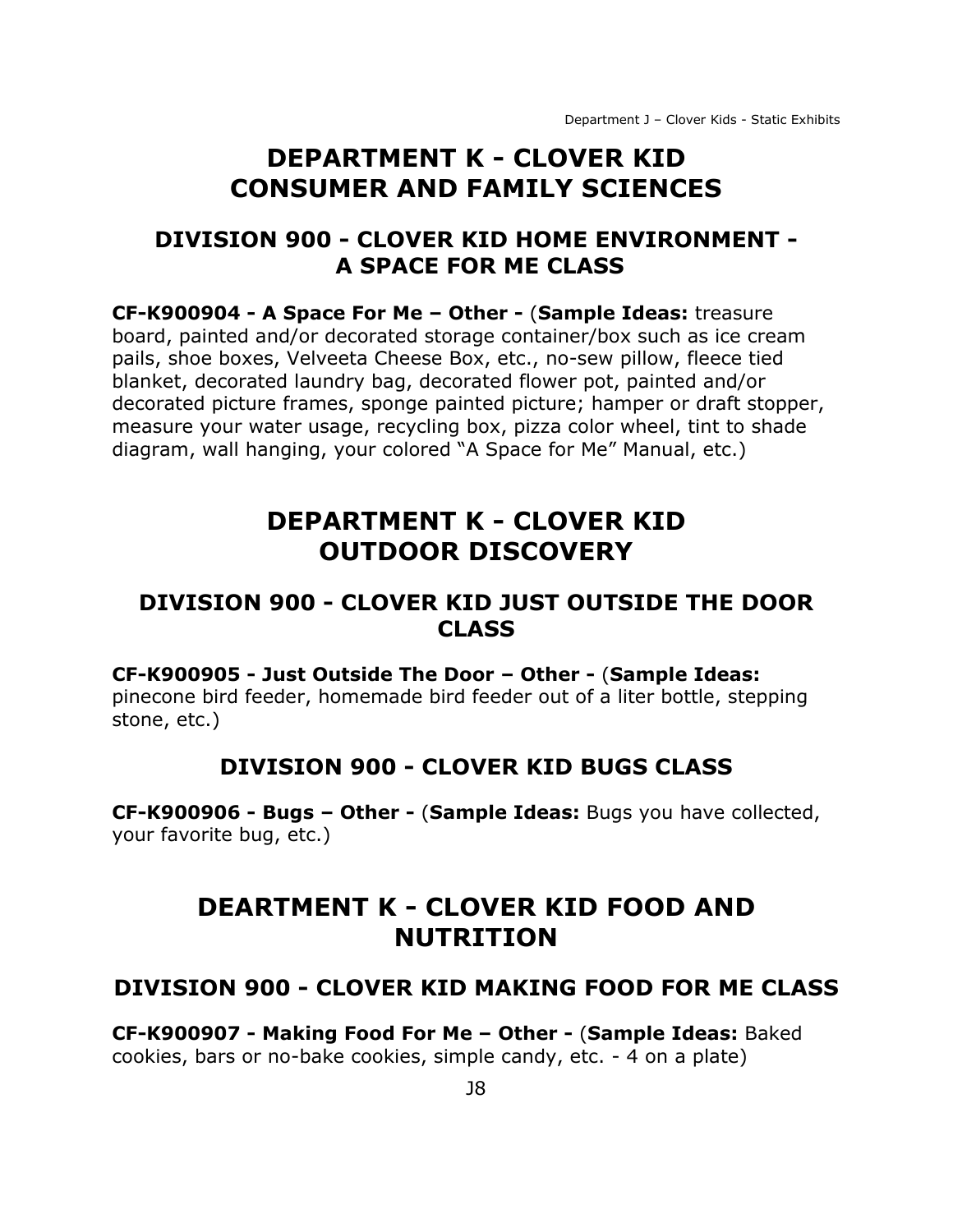# <span id="page-11-0"></span>**DEPARTMENT K - CLOVER KID PLANT SCENCE**

# **DIVISION 900 - CLOVER KID FLORICULTURE CLASS**

#### **CF-K900908 - Floriculture – Other**

(**Sample Ideas:** potted flower plant, fresh flower stems, etc. that you grew in your flower garden)

# **DIVISION 900 - CLOVER KID HORTICULTURE CLASS**

#### **CF-K900909 - Horticulture – Other**

(**Sample Ideas:** potatoes, green beans, onions, tomatoes, etc. that you grew in your garden)

# **DIVISION 900 - CLOVER KID VEGETABLE SCULPTURE CLASS**

#### **CF-K900910 - Vegetable Sculpture – Other**

<span id="page-11-1"></span>**(Sample Idea:** Take a vegetable or vegetables and make a sculpture of your choice)

# **DEPARTMENT K - CLOVER KID SAFETY**

### **DIVISION 900 - CLOVER SAFETY ADVENTURES CLASS**

(Bicycle, Fire, Tornado, or Winter Safety)

#### **CF-K900911 - Safety Adventures – Other**

<span id="page-11-2"></span>(**Sample Ideas:** photo of them on their bike with safety gear on, college of safety equipment, picture/poster of fire safety plan or tornado plan, etc.)

# **DEPARTMENT K - CLOVER KID SCIENCE, ENGINEERING & TECHNOLOGY**

### **DIVISION 900 - CLOVER KID ROCKET/AEROSPACE 1 CLASS**

#### **CF-K900912 - Rocket/Aerospace 1 – Other**

(**Sample Ideas:** folded paper airplanes, non-launchable craft rocket etc.)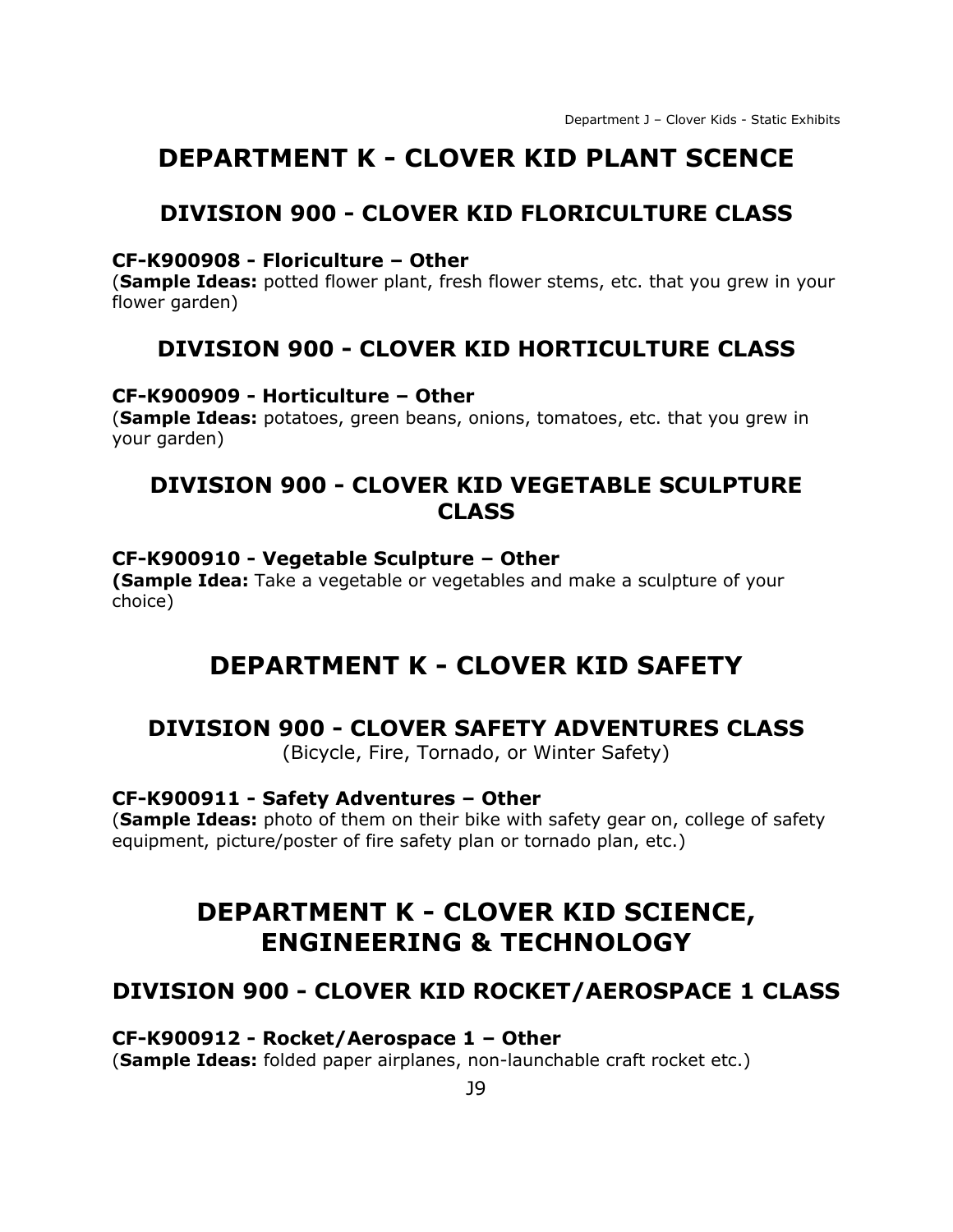#### **DIVISION 900 - CLOVER KID BUILDING ITEM CLASS**

#### **CF-K900913 - Building Item – Other**

(**Sample Ideas:** Lego, K'Nex, Lincoln Logs, etc.)

# **DIVISION 900 - CLOVER KID RECYCLED CLASS**

#### **CF-K900914 - Recycled – Other**

<span id="page-12-0"></span>(**Sample Ideas:** Any item recycled into a new item – clothing, bird feeders, chair to planter, etc.)

# **DEPARTMENT K – CLOVER KID WORKSHOP EXHIBITS**

### **DIVISION 900 - WORKSHOP EXHIBITS CLASS**

#### **CF-K900915 - Workshop Exhibit - Other**

(**Sample Ideas:** For exhibits that do not fit under any other class. This can be something that you made at a county or club workshop/project day, etc.)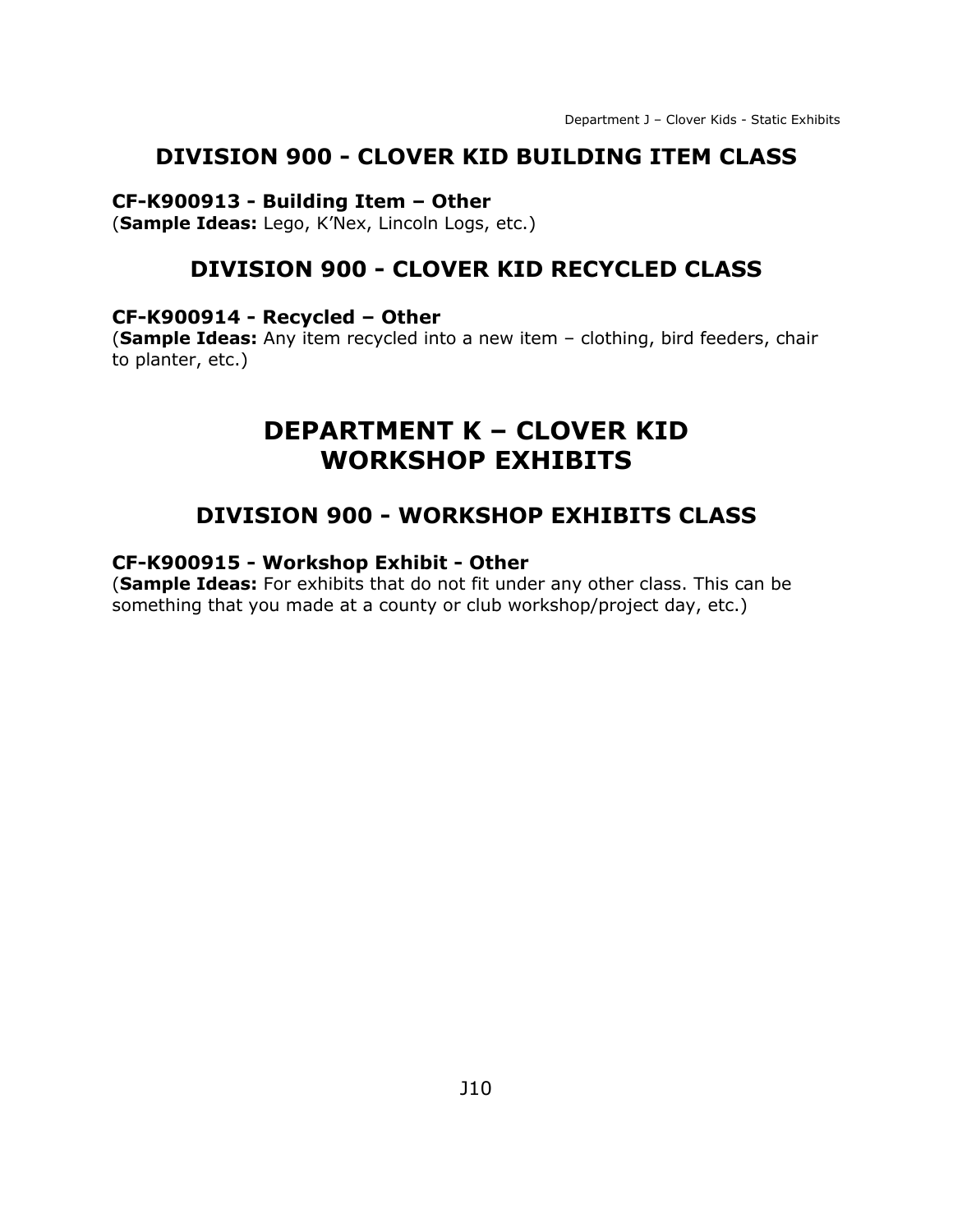# <span id="page-13-1"></span><span id="page-13-0"></span>**CLOVER KID ANIMAL EXHIBITS DEPARTMENT K - CLOVER KID ANIMAL SCIENCE**

All Clover Kid animals are brought the day of the respective show and will be shown right before the animal show they represent. Clover Kids can exhibit a total of 2 animals - 1 per project - for a total of 2 animal projects.

**OWNERSHIP OF ANIMALS** - The same animal(s) can be exhibited by more than one exhibitor only **IF** the exhibitors live in the same household and one exhibitor is Clover Kid age and one exhibitor is 4-H Age. Both exhibitors must have properly identified the animal(s) on the appropriate form and by the appropriate deadline. The reason why it is acceptable for a Clover Kid and a 4-H exhibitor to show the same animal is that the clover kid program is non-competitive and is a show and tell show. **All** animals being exhibited in the 4-H/FFA Shows must be owned by the exhibitor by June  $15<sup>th</sup>$  or by May 1<sup>st</sup> for Boyd County Small Animals.

**Holt County** - Clover Kid animals can go home after being shown but if you want your animal to stay - you must contact your club leader or Extension Office by **July 21** for stalling arrangements.

**Boyd County** - Clover Kid animals can go home after being shown at the Small Animal Show. If you want your lamb or goat to stay at County Fair you must contact the Extension Office prior to Fair Set up Night for stalling arrangements.

# **DIVISION 900 - CLOVER KID ANIMAL SCIENCE CLASSES**

**CF-K900925 - Clover Kid Bottle Lamb Show and Tell Class -** No record book - Judged before Sheep Show

**CF-K900926 - Clover Kid Cat Show and Tell Class -** Judged before Cat Show

**CF-K900927 - Clover Kid Dog Show and Tell Class -** Judged before Dog Show

**CF-K900928 - Clover Kid Dairy Goat Show and Tell Class -** Dairy Goat may be either a Bottle Dairy Goat OR a Dairy Goat - No record book - Judged before Dairy Goat Show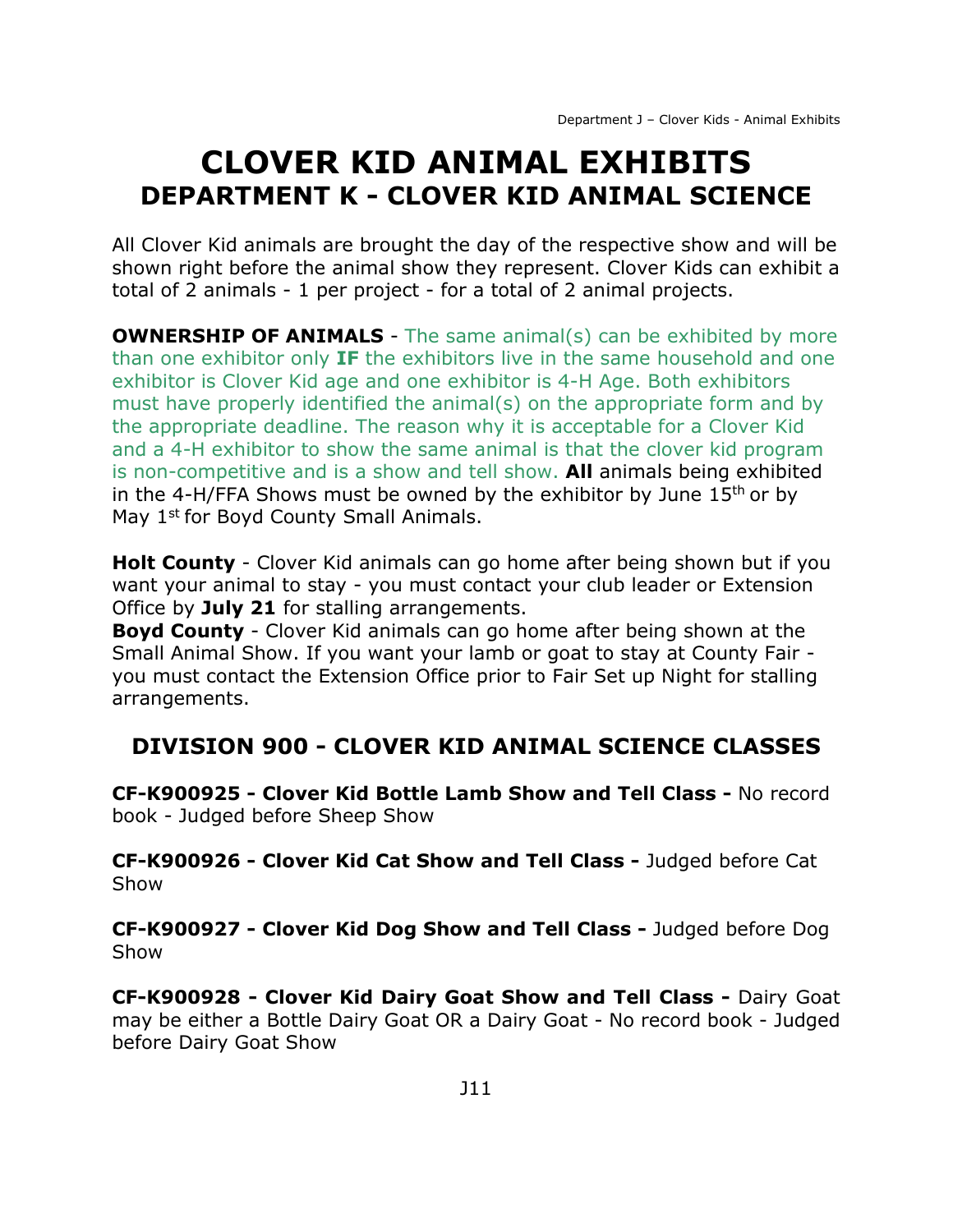**CF-K900929 - Clover Kid Meat Goat Show and Tell Class -** Meat Goat may be either a Bottle Meat Goat OR a Meat Goat -No record book - Judged before Meat Goat Show

**CF-K900930 - Clover Kid Poultry Show and Tell Class** - Judged before Poultry Show

**CF-K900931 - Clover Kid Rabbit Show and Tell Class -** Judged before Rabbit Show

**CF-K900932 - Clover Kid Small Animal Show and Tell Class -** Gerbil, fish, rat, hedgehog, turtle, etc. - Judged before Small Animals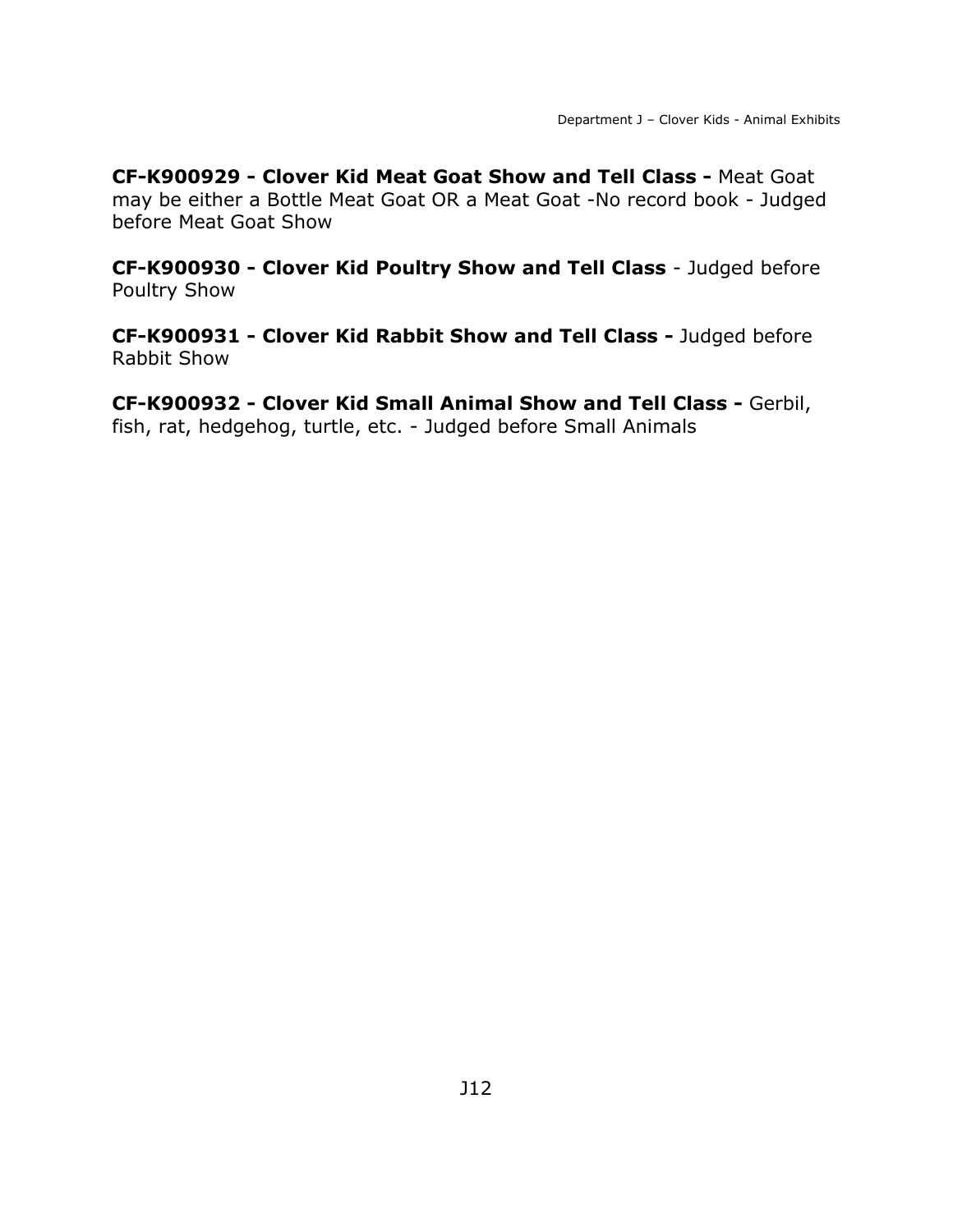Department J - Clover Kids - Pre-Fair Exhibits

# <span id="page-15-1"></span><span id="page-15-0"></span>**CLOVER KID PRE-FAIR EXHIBITS**

# **DEPARTMENT K - CLOVER KID PRE-FAIR ACTIVITIES**

### **DIVISION 900 - CLOVER KID PUBLIC SPEAKING CLASS**

**CF-K900950 - Clover Kid Public Speaking - Sample Ideas:** Non-Original - Recite or read a poem, short story (or part of a story), Pledge of Allegiance or 4-H Pledge. Must be under 1½ minutes in length. \***Judged in the spring at the Public Speaking Contest.**

### **DIVISION 900 - CLOVER KID PRESENTATIONS CLASS**

**CF-K900951 - Clover Kid Presentation Show and Tell - \*Judged on Pre-Fair Day**

# **DIVISION 900 - CLOVER KID FASHION SHOW CLASS**

**CF-K900952 - Clover Kid Fashion Show - Sample Ideas:** school clothes, costumes, wedding outfits, etc. **\*Judged on Pre-Fair Day and modeled again at Public Fashion Show**

# **DIVISION 900 - CLOVER KID SEWING CLASS**

**CF-K900953 – Sewing –** Other - Sample Ideas: Technique Learned, Needle and Thread, Fabric and Thread, Label Fabric Types, Sew Button on to a Decorated Shirt, Embroidery, Sewing Kit, Poster of Sewing Kit with Items Identified. **\*Judged at Pre-Fair Day**

### **DIVISION 900 - CLOVER KID TABLE SETTING CONTEST CLASS**

**CF-K900954 - Clover Kid Table Setting Contest – Food is not required** [\(Table Setting Manual](https://unl.box.com/s/cxlebf9qa1i2kgxboqpmmehmqwmel27a) - 995.8 kb pdf file - 6 pages) **Judged on Pre-Fair Day \*Holt County - before Table Setting Contest \*Boyd County - with the other 4-H members during Table Setting Contest)**